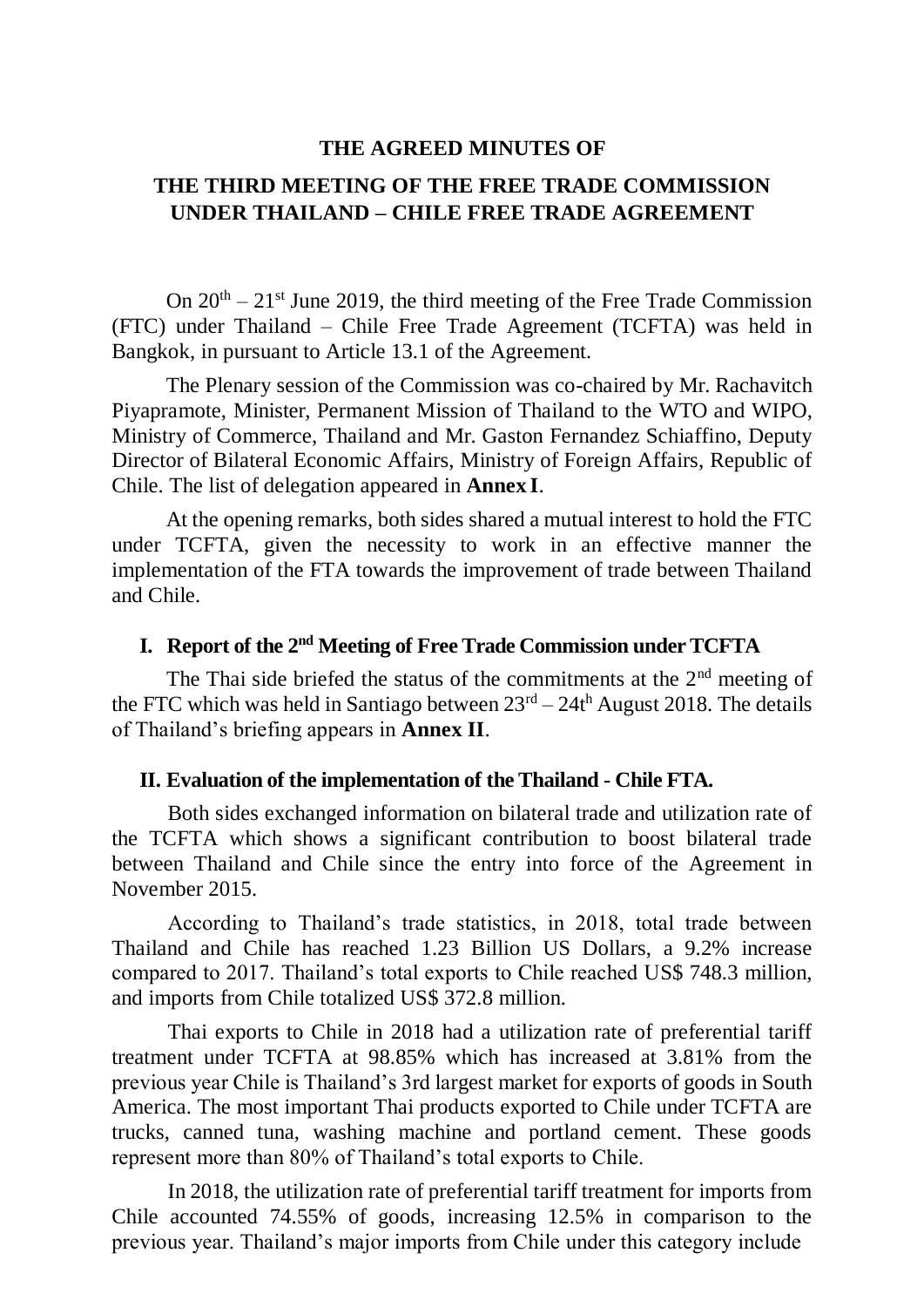grapes, fish oil, apricot, wine, cherries and processed tomato.

Chile indicated the above mentioned data based on Thai statistics slightly mismatched the figures collected, but still reflect the positive outcome of the bilateral trade. The main products exported by Chile are cathodes, salmon, chemical pulp and trout, among others.

### **III.Legal Issues: Code of Conduct for Dispute SettlementProceedings**

Both sides agreed on the content of the Code of Conduct and Dispute Settlement Proceedings during the  $2<sup>nd</sup>$  meeting of the FTC under TCFTA in Santiago. Subsequently, the Code of Conduct was agreed intersessionally.

Thailand informed the undertaking of their internal process to submit the Code of Conduct to the cabinet for approval and committed to inform Chile as soon as possible.

Both Parties agreed the Code of Conduct will be adopted by the exchange of Notes. Chile, in order to facilitate Thailand´s internal procedure, committed to provide a Verbal Note draft by the end of July 2019.

### **IV. Exchange of Information on Current Negotiations or Implementation**

The Chilean side mentioned three on-going negotiations, including the upgrade of the Chile – Korea Free Trade Agreement, Pacific Alliance - Associated Member States and the Comprehensive and Progressive Agreement for Trans-Pacific Partnership (CPTPP). In relation to CPTPP, Chile updated the status of the ratification process at the national congress. Chile expects to receive parliamentary approval during the year, and confirmed their support to Thailand to join the Agreement after the fully ratification of the eleven members states.

Thailand informed that it has 13 FTAs with 18 nations. Currently, Thailand is negotiating both bilateral and regional FTAs which include the Regional Comprehensive Economic Partnership (RCEP), Turkey – Thailand FTA negotiations (TRTHFTA), Pakistan-Thailand FTA negotiations (PATHFTA), Sri Lanka – Thailand FTA (SLTFTA) and Bay of Bengal Initiative for Multi – Sectoral Technical and Economic Cooperation (BIMSTEC FTA) and updated in relation to the entry into force of ASEAN-Hong Kong FTA and ASEAN-Hong Kong Investment Agreement in June 2019.

Both sides updated contact points for all committees, and working groups under TCFTA. The list of updated contact points appears in **Annex III**.

### **V. Committee on Trade in Goods**

### **1.** Discussion of Acceleration of Tariff Reduction

Thailand referred to the 2<sup>nd</sup> meeting of FTC under TCFTA which Chile submitted a request for acceleration of tariff reduction covering 22 tariff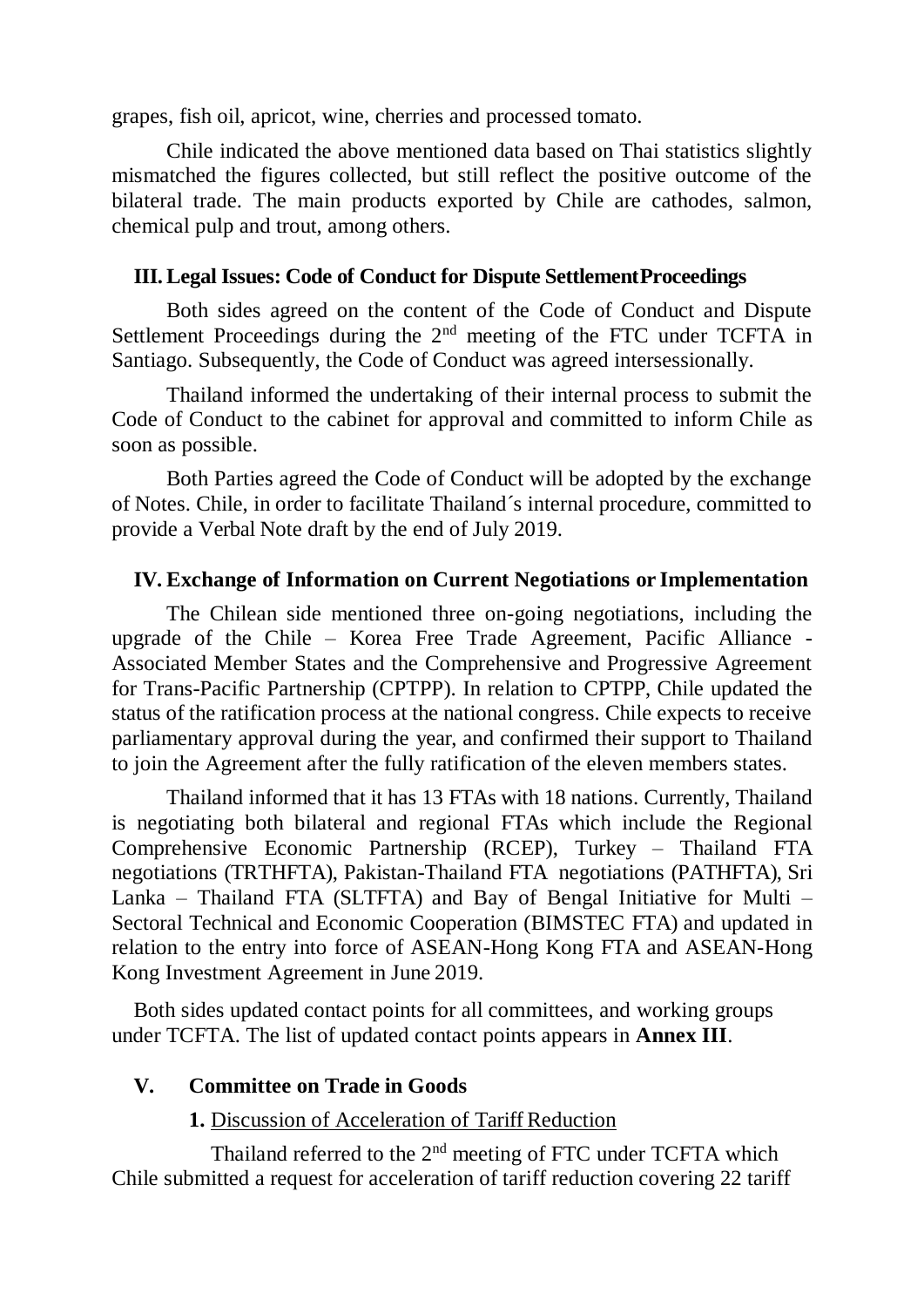lines. Both sides agreed that the acceleration of tariff reduction, if any, should be considered for tariff lines whose tariffs would be eliminated in 2023, thereby rendering the Chile's request to cover 12 tariff lines.

At this meeting, Thailand informed Chile that it is in the process of internal consultations with stakeholders to consider Chile's request. Chile proposed an updated request list for tariff reduction acceleration covering 27 tariff lines (**Annex IV**). Thailand submitted a request list for tariff reduction acceleration to Chile for consideration (**Annex V**).

The meeting agreed that the Committee on Trade in Goods shall work intersessionally to discuss the proposed tariff reduction acceleration by video conference or any other means.

### **2.** The Transposition of Tariff Reduction Schedules (TRS) from HS 2012 to HS 2017

Thailand informed Chile that it completed the examination process of the transposition of TRSs submitted by Chile in 2018 and was ready to exchange a copy of notification with Chile via means of Note. Chile requested Thailand to resubmit Thailand's transposition of TRS from HS 2012 to HS 2017. Thailand informed at the meeting that it submitted the transposition table to Chile in 2018. However, Thailand will resubmit the TRSs and Correlation table to Chile as requested.

# **VI. Committee on Rules of Origin**

The meeting discussed the transposition of Product Specific Rules (PSRs) from HS 2012 to HS 2017. Also, the proposal from Chile to modify Articles 4.12, 4.15, and 4.27 under the ROO Chapter, and requested Thailand to implement a website to provide certain Certificate of Origin (C/O)information online.

# **1.** The transposition of PSRs from HS 2012 to HS 2017

Chile submitted a working document to initiate the transposition process of the Product Specific Rules (PSRs) from HS 2012 to HS 2017 to Thailand in April 2019. Thailand examined the document and found that tariff classification heading for glazed ceramic tiles (HS 2012: 6908) was deleted and merged to those of unglazed products under tariff sub-headings 6907.21, 6907.22, 6907.23, 6907.30 and 6907.40 respectively. Therefore, it affected the original PSRs commitment which stipulated the change of tariff heading (CTH) of unglazed ceramic tile products, through the glazing process (changing heading from 6907 to 6908), to the glazed ceramic tile products as qualified for trade preferential treatment under TCFTA.

In this regard, Thailand submitted comments to add a specific rule to allow "the specific process (SP) for glazed goods of heading 6907 which is changed from goods that are not glazed of heading 6907" to be qualified under the PSRs in HS 2017 as to retain the original PSRs commitment and obligation (**Annex VI**). Chile agreed with Thailand's proposal to add the aforementioned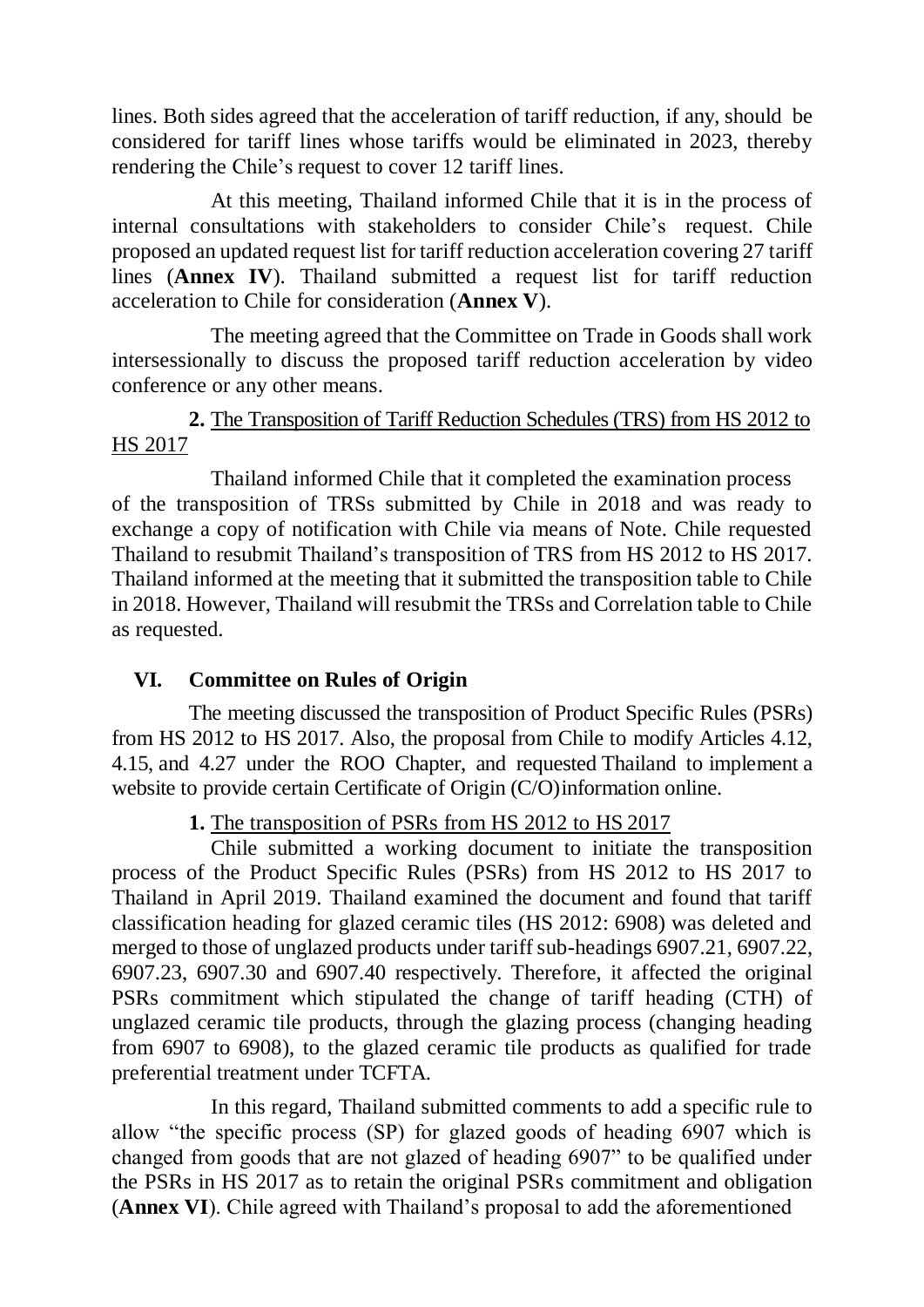specific rule to the PSRs in HS 2017. Both sides agreed to exchange notes in order to implement the transposition of the PSRs in HS 2017. Chile will provide a draft exchange letter to facilitate Thailand in undertaking its internal procedures.

### **2.** Chile's proposal to modify Articles 4.12, 4.15, and 4.27 under the ROO Chapter

Thailand informed that would be more appropriate to focus on concluding the transposition of the PSRs. Therefore, Thailand would like to retain the original commitment, and explained that the use of original C/O form would prevent usage of counterfeit C/O which had been found in other FTAs. Chile emphasized the benefit of the use of a certified copy of C/O, as it would facilitate trade. Chile will resubmit this proposal.

Chile proposed to modify Article 4.27, and Thailand explained that the C/O form provides a dedicated part for official use in Box 4, to state the reason why the authority deny the preferential tariff treatment to the importers. Both sides noted that their respective domestic laws and regulations require the concerned authority to state the reasons for denying trade preferential treatment to importers. Both sides agreed that at this stage there is no further requirement to add an additional obligation regarding this matter in the Article 4.27 since both countries are required by law to practice the proposed conduct.

On the request from Chile to access certain information of C/O form on the issuer website under Article 4.15.3, Thailand submitted a letter of invitation (**Annex VII**) to the National Director of the National Customs Service of Chile to use the Thailand Certificate Online Inquiry System (TCOIS) through [http://verify.dft.go.th,](http://verify.dft.go.th/) organized by Department of Foreign Trade (DFT) in order to check the validation of C/O forms as well as access information such as, reference number, name of exporter, certificate place, date of issuance, status of the C/O, port of discharge, HS code description of goods and invoice numbers. Thailand also expressed difficulties on accessing the website provided by Chilean authorities responsible for issuing C/O. Chile noted the problems faced by Thailand and would inform its respective authorities to update the website as well as to provide Thailand with username/password to access Chile'swebsites.

### **VII. Committee on Sanitary and Phytosanitary Measures (SPS)**

The committee on SPS reported the results of the meeting held on 19<sup>th</sup> June 2019, which appears as **Annex VIII**. FTC acknowledges the results and will continue monitoring the progress every six months, in order to facilitate market access of agricultural and livestock products between both countries. The Committee on SPS should comprise of technical experts from both sides.

These Committees shall report the progress and results of its work to the FTC for consideration.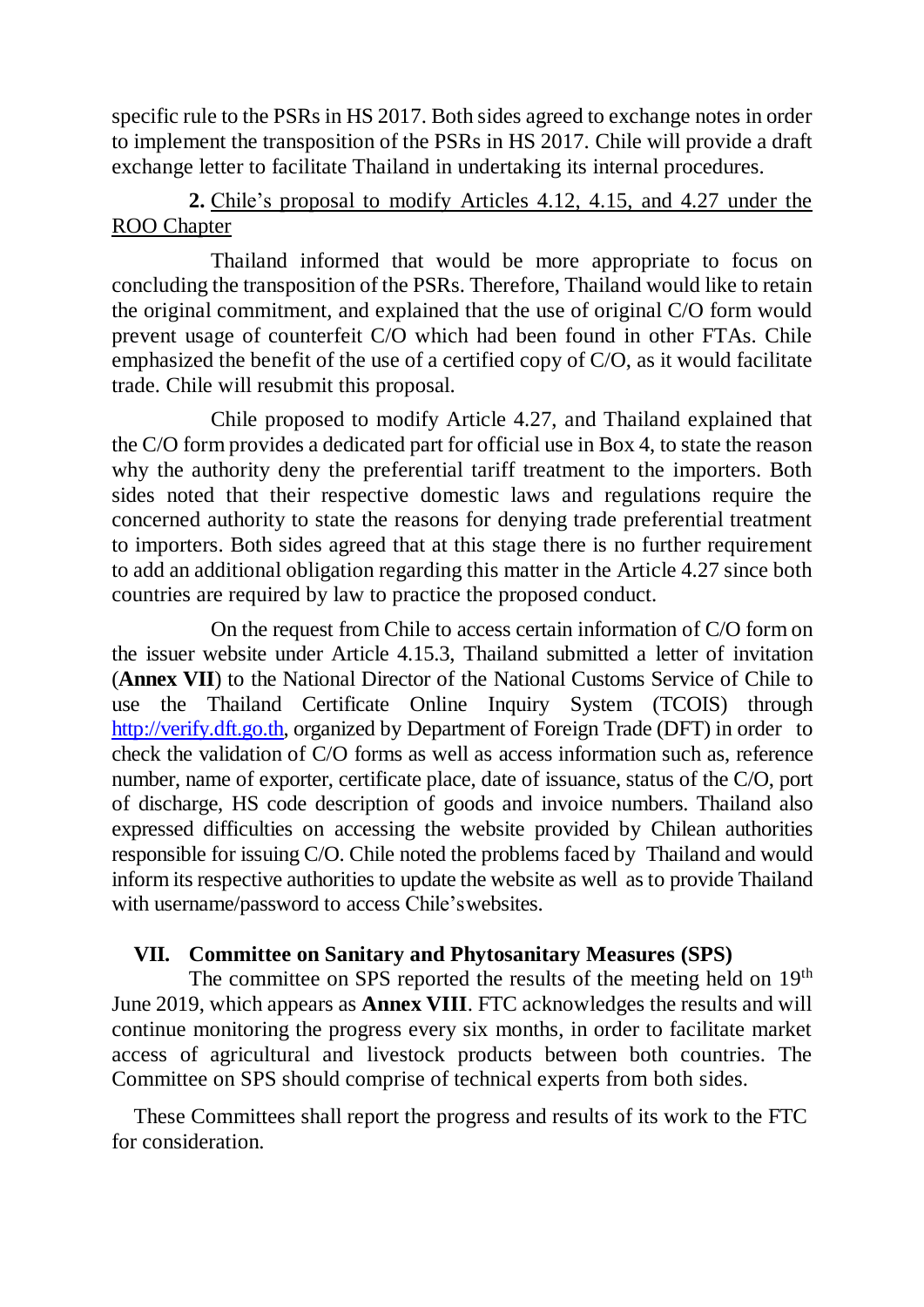### **VIII. Other Matter: Information on Current Status of "PISCO CHILE" in Thailand**

Thailand provided an update on the status of "PISCO CHILE" Denomination of Origin registration process in which Peru filed a court complaint to appeal against the Committee on Geographical Indication's decision to register "PISCO CHILE". The Thai side informed that the case was under consideration of the Central Intellectual Property and the International Trade Court (CIPITC). Once the CIPITC reach the decision, the plaintiff or complainant may appeal the court's decision to the Court of Appeal whose decision may be appealed to the Supreme Court. Thailand will update Chile once there is a progress on this matter.

### **IX. Possible Economic Cooperation Programmes**

### **1.** Trade and Investment Promotion

Regarding Thailand´s Proposal for Cooperation on Trade Promotion (**Annex IX**), ProChile on behalf of Chile, submitted a counter-proposal for signing a Memorandum of Understanding on Cooperation on Trade Promotion (**Annex X**). From the Chilean side, the contact point is Mr. Salvador Bonilla, Head of Asia and Oceania Sub-department of ProChile: [\(jbonilla@prochile.gob.cl\)](mailto:jbonilla@prochile.gob.cl).

Both sides submitted and updated proposals for trade promotion cooperation and they committed to explore a possible signing opportunity within this year.

Chile informed Thailand that, Investchile is the investment promotion agency. The contact points are Mr. Ian Frederick, Head of the Promotion Division (ifrederick@investchile.gob.cl) and Salvatore Di Giovanni, Head of the Promotion Division, (sdigiovanni@investchile.gob.cl), for any future coordination between both sides.

The Thai side informed that the Department of International Trade Promotion has organized their trade mission to Chile and other countries in South America in June this year.

### **2.** E-commerce Cooperation

Thai side confirmed its interest to cooperate with Chile on E-Commerce. Chile informed about its national e-market platform. Thailand provided Chile a new version of the proposal for cooperation on E-Commerce and Chile will revert back as soon as possible. The revised proposal from Thailand appears as **Annex XI**.

### **3.** Environment

Thailand shared information on its laws and regulations on environmental protection and conservation activities, in particular plastic waste and e-waste management (**Annex XII and Annex XIII**). Chile inquired about Thailand's import policy on metal scrap.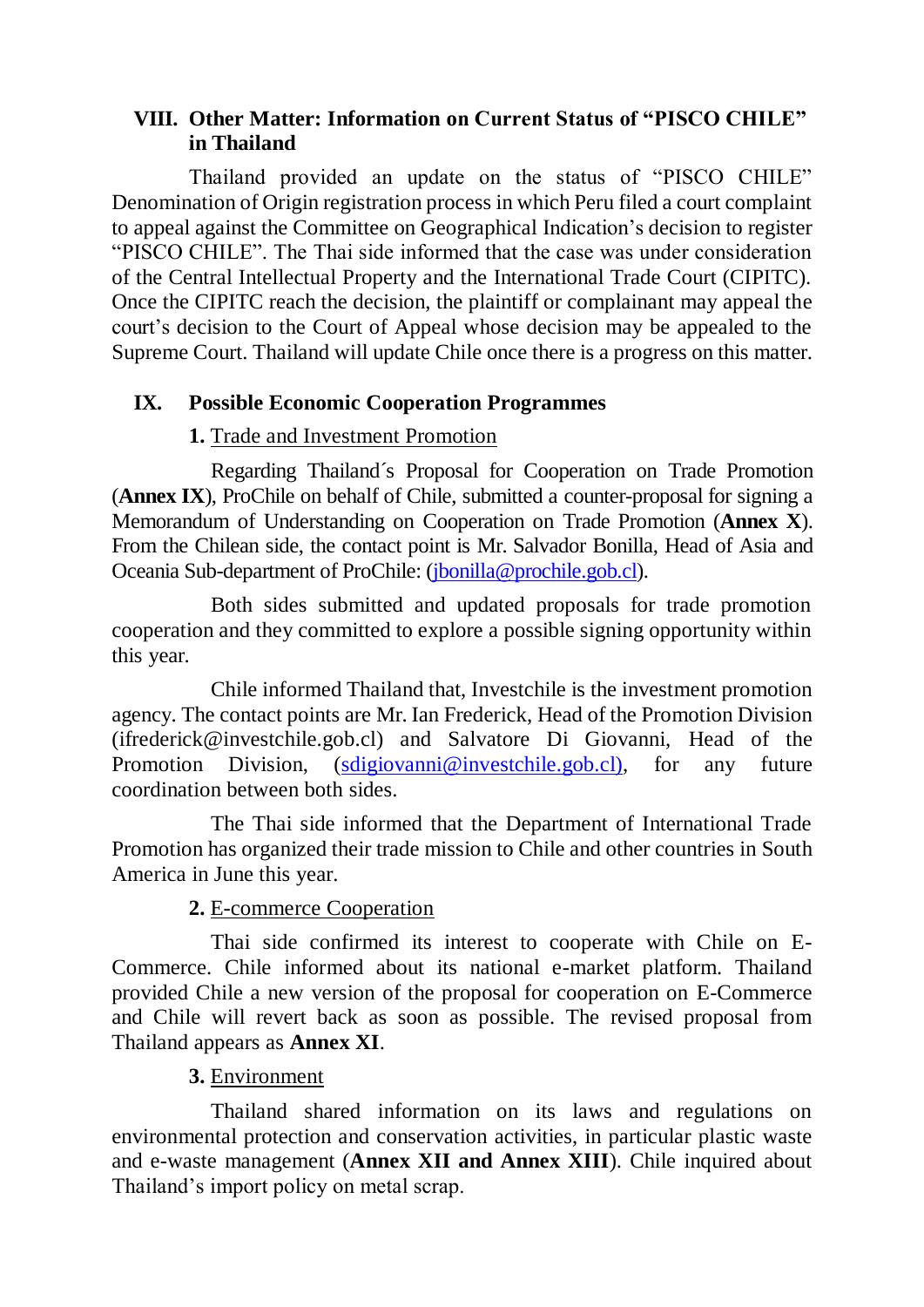Chile informed that it also places high importance on environmental protection, especially on marine debris, and shared information on its ban of plastic bag usage in retailing businesses, the above in line with Chile's priorities in APEC 2019, moreover, will host the UNFCCC COP25 in November this year, and encourages Thailand's participation in this event at the highest level possible.

Thailand expressed interest to cooperate with Chile on research and development, information sharing and networking, technology transfer, trade related environment issues such as e-waste, climate change, energy efficiency, and plastic waste.

### **4.** Gender and Trade

Both sides exchanged contact points contained in **Annex III**. Thailand recognized the importance of this topic and would be willing to discuss further on this matter. Chile informed it has been incorporating a chapter on Gender in their latest FTA negotiations. Chile will share information on this topic with Thailand.

# **X. Other Matters:**

Sharing Experiences

# **1.** Government Procurement

Thailand provided information on its new government procurement law, i.e. Government Procurement and Supplies Management Act B.E 2560 (2017), which provides efficiency, transparency, accountability and value for money. Information on Thailand's government procurement regime can be found on [http://www.gprocurement.go.th](http://www.gprocurement.go.th1/)<sup>1</sup>. Thailand inquired whether Chile treated FTA partners differently in the case of countries with FTA provisions which provide for GP market access and those that do not. Chile will respond to Thailand's question in writing.

# **2.** Digital Economy

Thailand shared information on ASEAN Smart City Network event and Digital Thailand Big Bang fair which will be held during 22-24 August 2019 and 28-31 October 2019 respectively in Bangkok and invited Chile to participate in both events. Chile will inform the relevant agencies about Thailand's invitation. The details of the events appear in **Annex XIV and Annex XV** respectively.

<sup>1</sup>[http://www.gprocurement.go.th/wps/portal/egp/Regulation/!ut/p/z1/04\\_Sj9CPykssy0xPLMnMz0vMAfIjo8zif](http://www.gprocurement.go.th/wps/portal/egp/Regulation/!ut/p/z1/04_Sj9CPykssy0xPLMnMz0vMAfIjo8zif) Q3djQydnQ18\_T3dzA0czU0NfANMLQ1MPIz1w8EKDHAARwP9KGL041EQhd\_4cP0oNCvCjM2AJgT4OvsHehgYOB tCFeAxoyA3NMIg01ERAHhSDzY!/dz/d5/L0lDUmlTUSEhL3dHa0FKRnNBLzROV3FpQSEhL3Ro/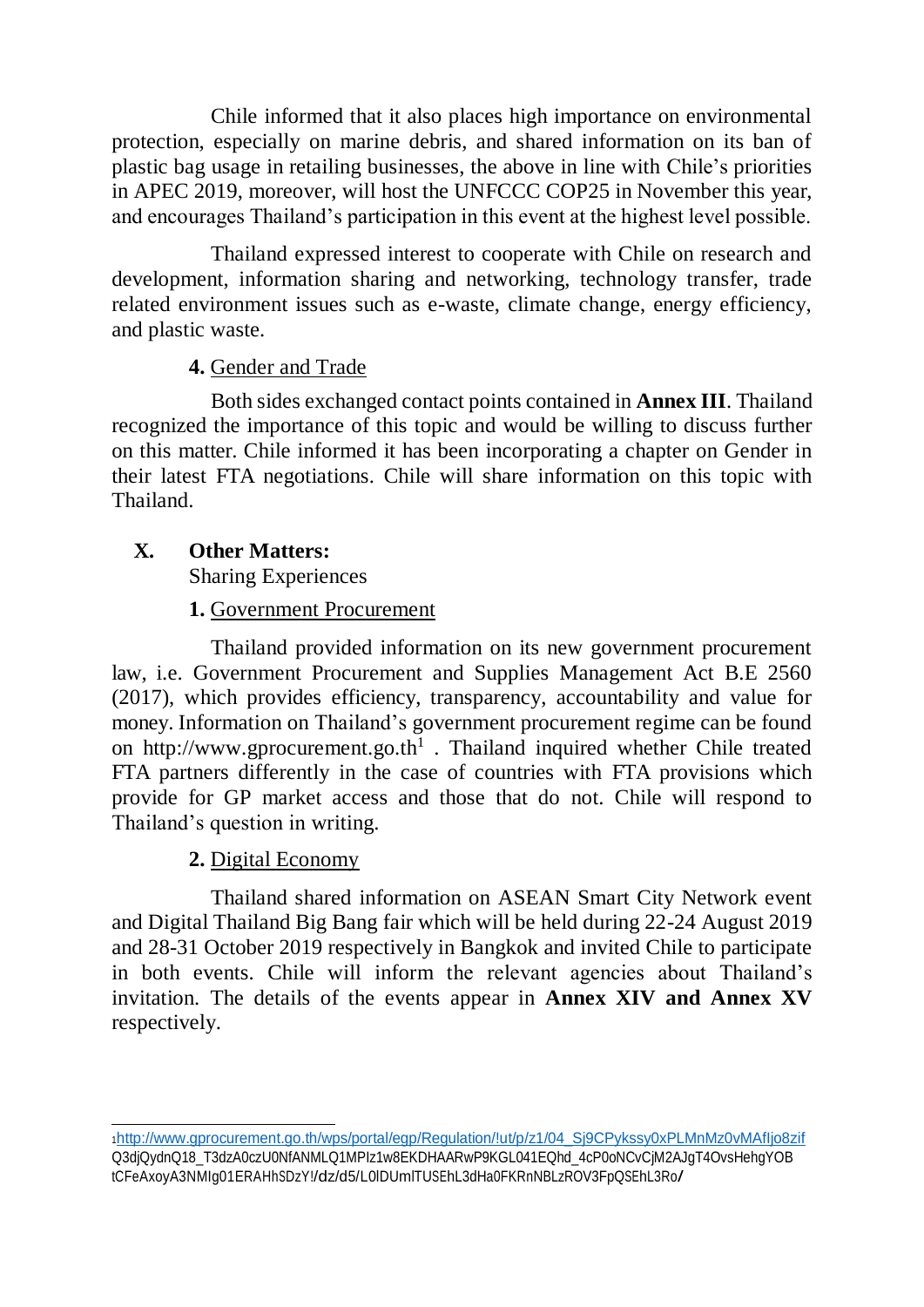# **XI. Date and Venue of the next Free Trade Commission under TCFTA**

Both sides will coordinate on the dates of the 4<sup>th</sup> meeting of the FTC under TCFTA to be held in Santiago within 2020.

--------------------------------------------------------------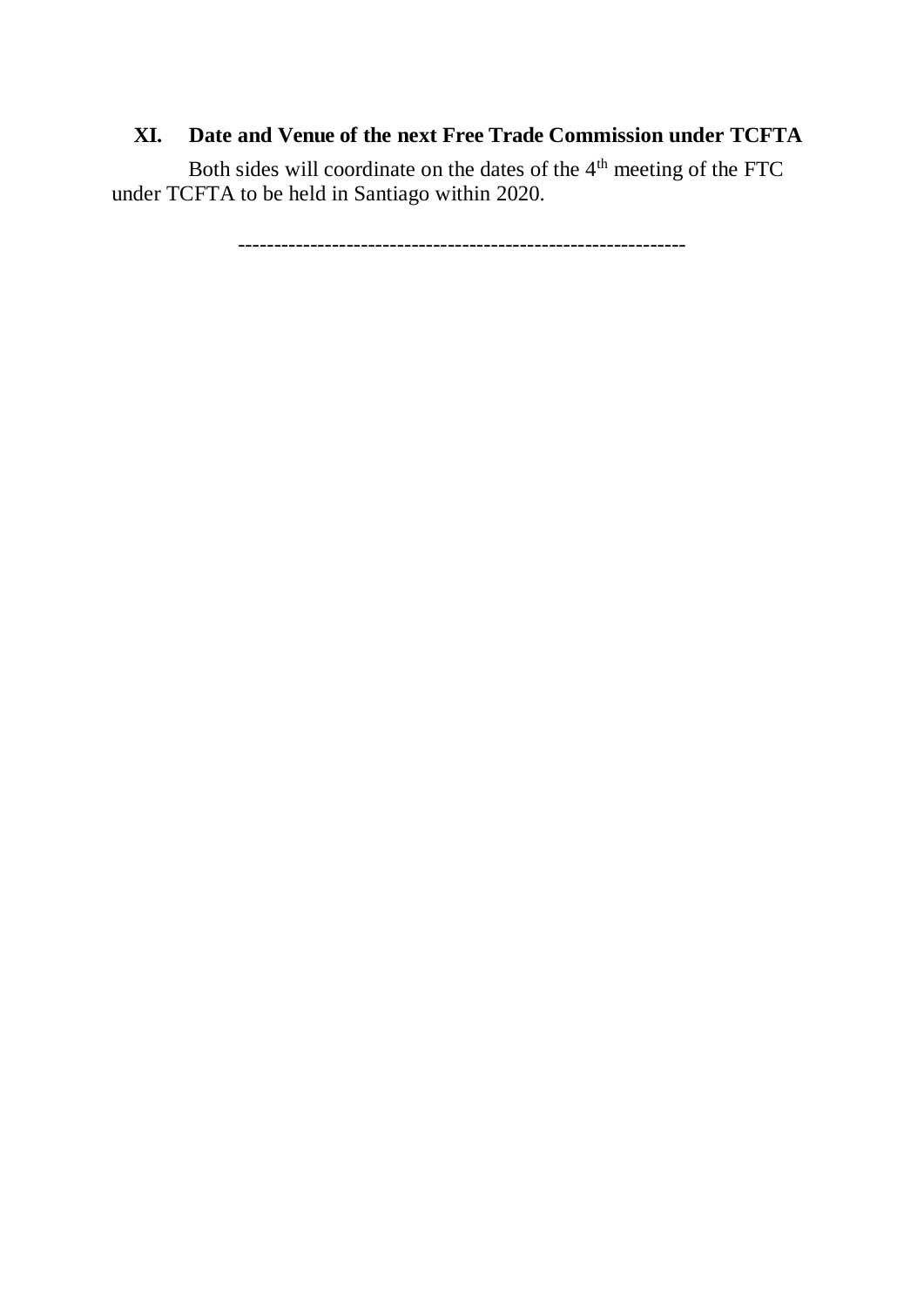# **Annex I**

# **Thailand Delegation**

| No.            | <b>Name</b>                | <b>Position</b>                                                                                                                                     |
|----------------|----------------------------|-----------------------------------------------------------------------------------------------------------------------------------------------------|
| $\mathbf{1}$   | Mr. Rachavitch Piyapramote | Minister (Commercial),<br>Permanent Representative of Thailand to the WTO<br>and the World Intellectual Property Organization<br>(Bangkok office)   |
| $\overline{2}$ | Mrs. Piraporn Kijpaitoon   | Director, Bureau of America, Pacific and<br>International Organizations,<br>Department of Trade Negotiations,<br>Ministry of Commerce               |
| 3              | Ms. Chanunya Bandhukul     | <b>Assistant Director – General,</b><br>Department of Trade Negotiations,<br>Ministry of Commerce                                                   |
| 4              | Ms. Methenee Sirisawat     | Trade Officer, Senior Professional Level,<br>Chief, South America and Pacific Section,<br>Department of Trade Negotiations,<br>Ministry of Commerce |
| 5              | Mr. Pornchai Prapavong     | Trade Officer, Senior Professional Level,<br>Chief, North America Section,<br>Department of Trade Negotiations,<br>Ministry of Commerce             |
| 6              | Mr. Polpat Deeswasmongkol  | Trade Officer, Senior Professional Level,<br>Department of Trade Negotiations,<br>Ministry of Commerce                                              |
| 7              | Ms. Rutaichanok Jingjit    | Trade Officer, Senior Professional Level,<br>Department of Trade Negotiations,<br>Ministry of Commerce                                              |
| 8              | Mr. Decharpac Polpong      | Trade Officer, Professional Level,<br>Department of Trade Negotiations,<br>Ministry of Commerce                                                     |
| 9              | Mr. Noppol Puchpradit      | Trade Officer, Professional Level,<br>Department of Trade Negotiations,<br>Ministry of Commerce                                                     |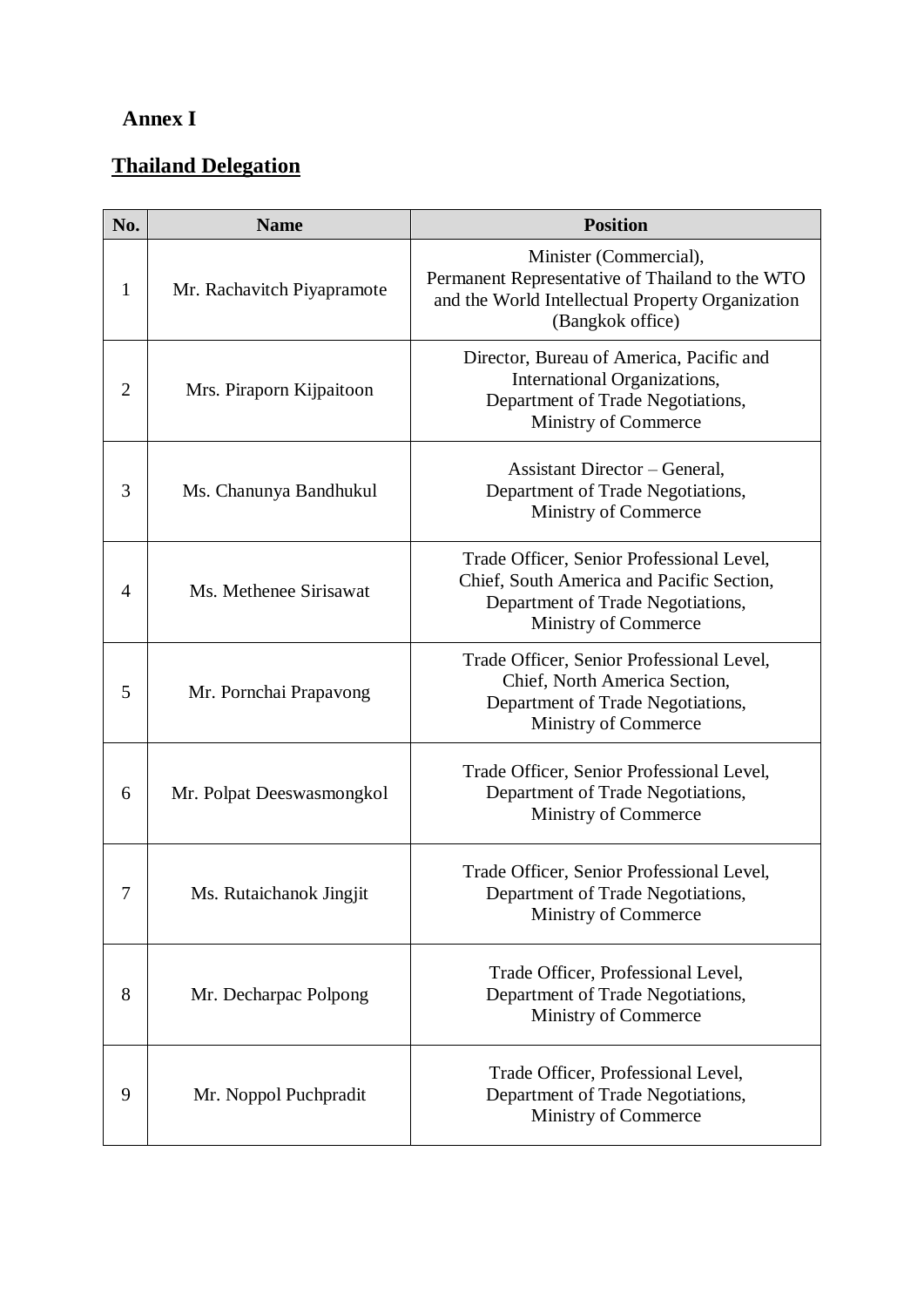| No. | <b>Name</b>                   | <b>Position</b>                                                                                                              |
|-----|-------------------------------|------------------------------------------------------------------------------------------------------------------------------|
| 10  | Ms. Chalermwan Janiyanapiwart | Trade Officer, Professional Level,<br>Bureau of Trade in Goods,<br>Department of Trade Negotiations,<br>Ministry of Commerce |
| 11  | Ms. Pieng-or Puangpee         | Trade Officer, Practitioner Level<br>Department of Trade Negotiations,<br>Ministry of Commerce                               |
| 12  | Mr. Sudkhet Boriboonsri       | Trade Officer, Senior Professional Level,<br>Department of Intellectual Property,<br>Ministry of Commerce                    |
| 13  | Ms. Natchaya Ariyapuwong      | Trade Officer, Practitioner Level,<br>Department of Intellectual Property,<br>Ministry of Commerce                           |
| 14  | Ms. Natruja Chaikongla        | Trade Officer, Senior Professional Level,<br>Department of Foreign Trade,<br>Ministry of Commerce                            |
| 15  | Mr. Jesada Arromdee           | Trade Officer, Practitioner Level,<br>Department of Foreign Trade,<br>Ministry of Commerce                                   |
| 16  | Ms. Phavinee Chapanon         | Trade Officer, Practitioner Level,<br>Department of Foreign Trade,<br>Ministry of Commerce                                   |
| 17  | Ms. Noppawan Suwanagul        | Diplomatic Service Officer,<br>Department of American and South Pacific Affairs,<br>Ministry of Foreign Affairs              |
| 18  | Ms. Kanawan Waitayagitgumjon  | Diplomatic Service Officer,<br>Department of Treaties and Legal Affairs,<br>Ministry of Foreign Affairs                      |
| 19  | Ms. Bussarin Intasit          | Chief of ROO Unit 1,<br>Thai Customs Department,<br>Ministry of Finance                                                      |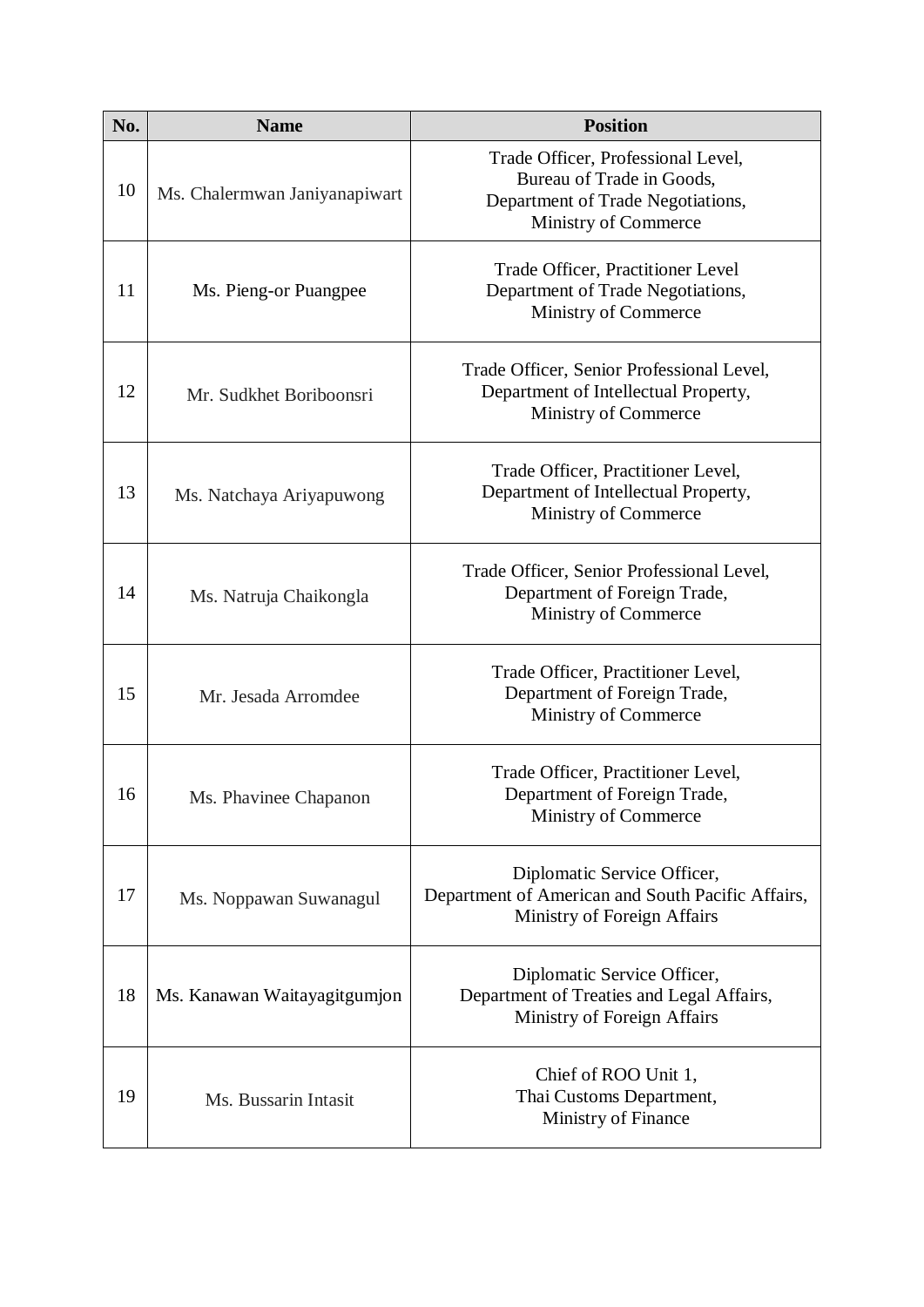| No. | <b>Name</b>                  | <b>Position</b>                                                                                         |
|-----|------------------------------|---------------------------------------------------------------------------------------------------------|
| 20  | Ms. Sasikanya Ponien         | Customs Technical Officer, Professional Level<br>Thai Customs Department,<br>Ministry of Finance        |
| 21  | Ms. Supee Kongchinda         | Customs Technical Officer, Professional Level<br>Thai Customs Department,<br>Ministry of Finance        |
| 22  | Ms. Siriporn U-lao           | <b>Customs Technical Officer, Practitioner Level</b><br>Thai Customs Department,<br>Ministry of Finance |
| 23  | Ms. Piyanan Saengaroon       | <b>Customs Technical Officer, Practitioner Level</b><br>Thai Customs Department,<br>Ministry of Finance |
| 24  | Mr. Setthawut Chantrawattana | Chief of Customs Procedures Sub-Division 2,<br>Thai Customs Department,<br>Ministry of Finance          |
| 25  | Ms. Pattaraporn Chamnankij   | <b>Customs Technical Officer, Practitioner Level</b><br>Thai Customs Department,<br>Ministry of Finance |
| 26  | Mr. Jakaphan Kongkaphasit    | Fiscal Analyst, Professional Level,<br>Comptroller General's Department,<br>Ministry of Finance         |
| 27  | Ms. Sansanee Tharnrevadee    | Fiscal Analyst, Professional Level,<br>Comptroller General's Department,<br>Ministry of Finance         |
| 28  | Ms. Ornsiri Rungruksirivorn  | Director of International Fiscal Policy Section,<br>Fiscal Policy Office,<br>Ministry of Finance        |
| 29  | Ms. Siritala Saengduang      | Economist, Senior Professional Level,<br>Fiscal Policy Office,<br>Ministry of Finance                   |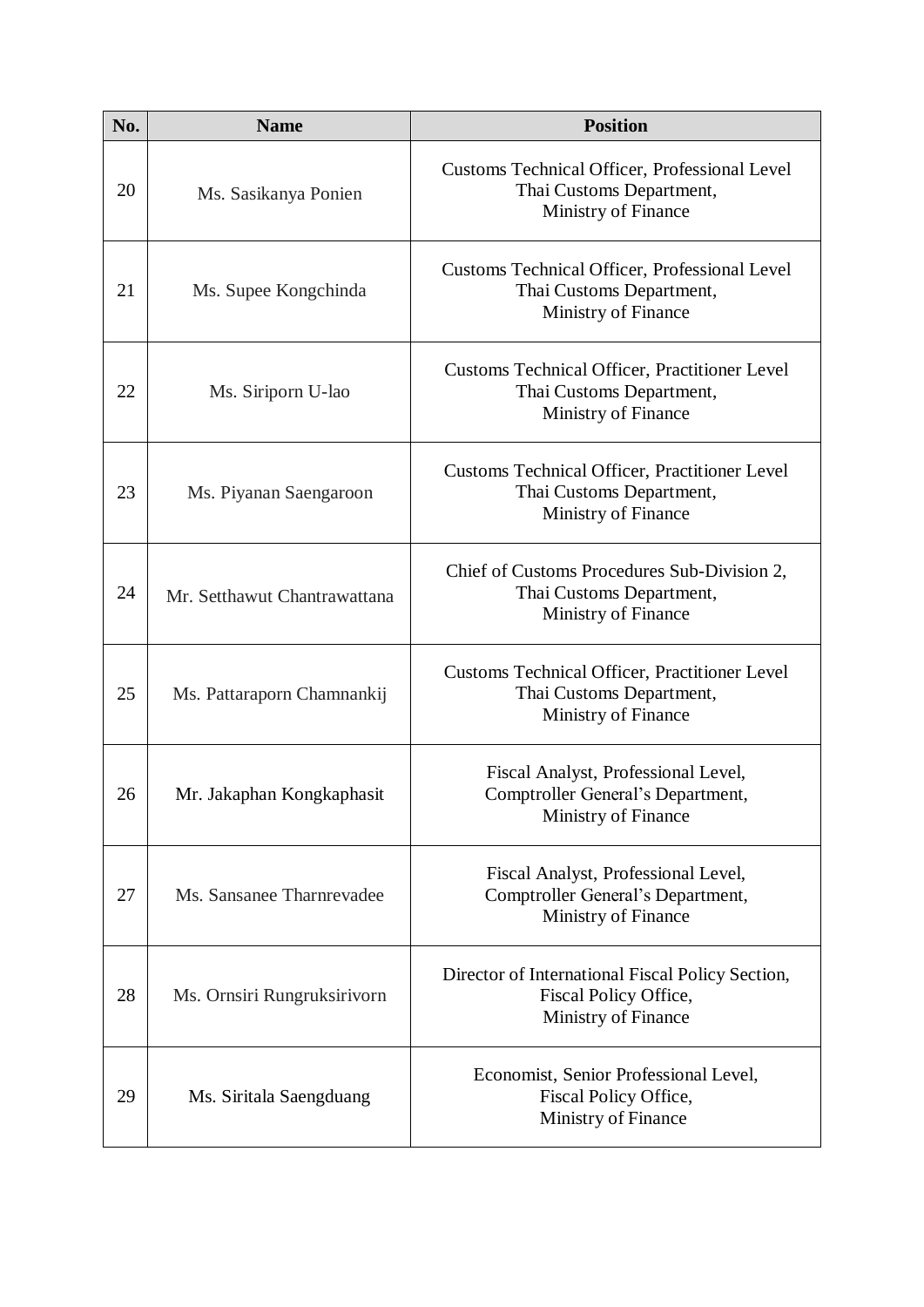| No. | <b>Name</b>                     | <b>Position</b>                                                                                                                                                                      |
|-----|---------------------------------|--------------------------------------------------------------------------------------------------------------------------------------------------------------------------------------|
| 30  | Ms. Hatairat Sakolwitayanon     | Plan and Policy Analyst, Senior Professional Level,<br>Office of Agricultural Economics,<br>Ministry of Agriculture and Cooperatives                                                 |
| 31  | Mr. Burassakorn Supasee         | Economist, Practitioner Level,<br>Office of Agricultural Economics,<br>Ministry of Agriculture and Cooperatives                                                                      |
| 32  | Ms. Saowaluck<br>Supakamonsenee | Director, Division of Agricultural Commodity &<br>Food Standard Policy, National Bureau of<br>Agricultural Commodity and Food Standards,<br>Ministry of Agriculture and Cooperatives |
| 33  | Mr. Chanawat Sittitool          | Plan and Policy Analyst, Senior Professional Level,<br>National Bureau of Agricultural Commodity and<br>Food Standards,<br>Ministry of Agriculture and Cooperatives                  |
| 34  | Ms. Parin Hongbutr              | Foreign Relations Officer,<br>Senior Professional Level,<br>Ministry of Digital Economy and Society                                                                                  |
| 35  | Ms. Nanthiwa Kerdchuen          | Environmentalist, Senior Professional Level,<br>Pollution Control Department,<br>Ministry of Natural Resources and Environment                                                       |
| 36  | Mrs. Apaporn Siripornprasarn    | Environmentalist, Senior Professional Level,<br>Pollution Control Department,<br>Ministry of Natural Resources and Environment                                                       |
| 37  | Mr. Chaiya Boonchit             | Environmentalist, Professional Level,<br>Pollution Control Department,<br>Ministry of Natural Resources and Environment                                                              |
| 38  | Ms. Narumon Oris                | Environmentalist, Professional Level,<br>Pollution Control Department,<br>Ministry of Natural Resources and Environment                                                              |
| 39  | Ms. Keson Theppeang             | Labor Specialist, Professional Level,<br>Department of Labor Protection and Welfare,<br>Ministry of Labor                                                                            |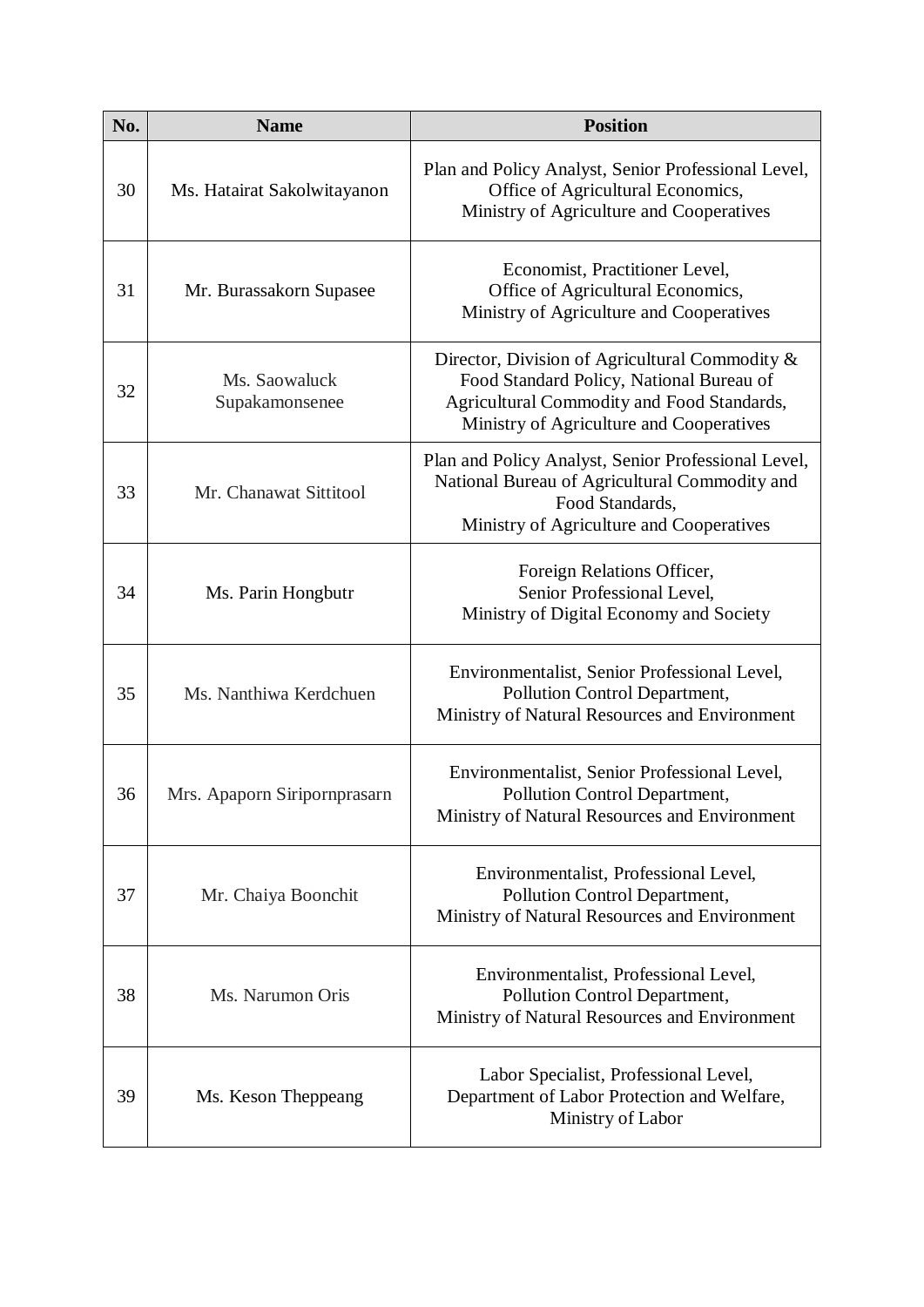# **Chile Delegation**

|   | <b>Name</b>             | <b>Position</b>                                                                                       |
|---|-------------------------|-------------------------------------------------------------------------------------------------------|
| 1 | Mr. Christian Rehren    | Ambassador of Chile in Thailand                                                                       |
| 2 | Mr. Gastón Fernández    | Head of Regulatory Department on DIRECON,<br>Ministry of Foreign Affairs<br>(Head of Delegation)      |
| 3 | Ms. Francisca Ortega    | Head of Asia and Oceania Department on<br><b>DIRECON, Ministry of Foreign Affairs</b>                 |
| 4 | Mr. Diego Osses         | Commercial Counsellor, Head of Economic and<br>Trade Office-Prochile,<br>Embassy of Chile in Thailand |
| 5 | Mr. Alex Chaparro       | Advisor of the Regulatory Department on<br><b>DIRECON, Ministry of Foreign Affairs</b>                |
| 6 | Mr. Rafael Marín        | Advisor of the Market Access Department on<br><b>DIRECON, Ministry of Foreign Affairs</b>             |
| 7 | Ms. María Ignacia Rojas | Advisor of Asia and Oceania Department on<br><b>DIRECON, Ministry of Foreign Affairs</b>              |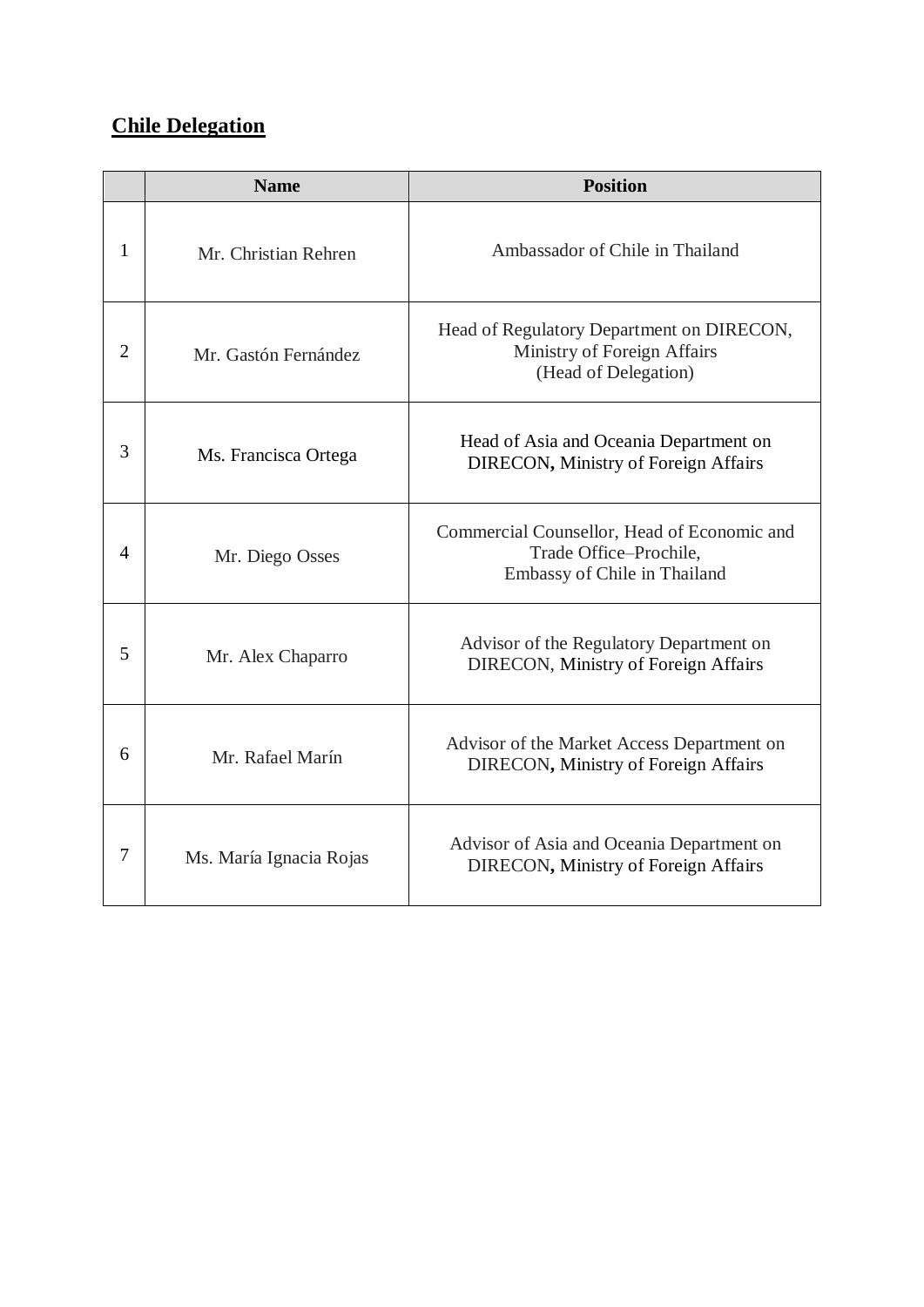### **Annex II**

# **Thailand's Briefing on the 2nd FTC meeting**

The 2nd meeting of Free Trade Commission under Thailand - Chile FTA was held in Santiago during  $23<sup>rd</sup> - 24<sup>th</sup>$  August 2018. The meeting adopted Rules and Procedures for the Free Trade Commission. Both sides had discussed the utilization of TCFTA preferential treatments and exchanged information on current FTA negotiations. The meeting also discussed issues on Trade in Goods, Rules of Origin, SPS, Economic Cooperation as well as other implementation issues under the FTA. The summary of the discussion is presented as follows;

### **1. Trade in Goods**

- Transposition of Tariff Reduction Schedule from HS2012 to HS 2017: Both sides had exchanged tables of Customs Codes transposition from HS2012 to HS2017. Thailand stated that the transposition has already been enforced at the beginning of 2017.

- Review of Acceleration of Tariff Elimination: Both side agreed, in principle, to accelerate the tariff eliminations of certain products (upon completing the negotiations). The acceleration should focus on products whose tariffs are due to be eliminated in 2023, taking into account of the relevant internal processes. In this regard, Chile has submitted a list of products interested for the acceleration.

### **2. Rules of Origin**

- Implementation of an Electronic Certification of Origin System: Chile shared experience of its uses of National Single Window system to issue Certificate of Origin for several trading partners. Thailand also shared that it had used the system in a similar manner in the sphere of ASEAN Single Window framework. Chile acknowledged and would send further details regarding its uses of National Single Window and certain inquiries relating to ASEAN Single Window to Thailand for its consideration.

- Proposal to amend agreement articles on ROO:

Both sides also discussed proposals suggested by Chile to amend and update the following provisions:

a) Article 4.15: Certification of Origin. Paragraph 4 and 5;

b) Article 4.27: Determination of Origin and Preferential Tariff Treatment. An addition of a new paragraph 5; and

c) Possibility to update Article 4.12 Direct Consignment.

Thailand took note of the propositions and would consult internally before giving feedbacks to Chile.

- Transposition of PSR Schedule from HS 2012 to HS 2017:

Chilean side agreed to send Thailand a first draft of working document to initiate the technical process of PSRs transposition from HS 2012 to HS 2017.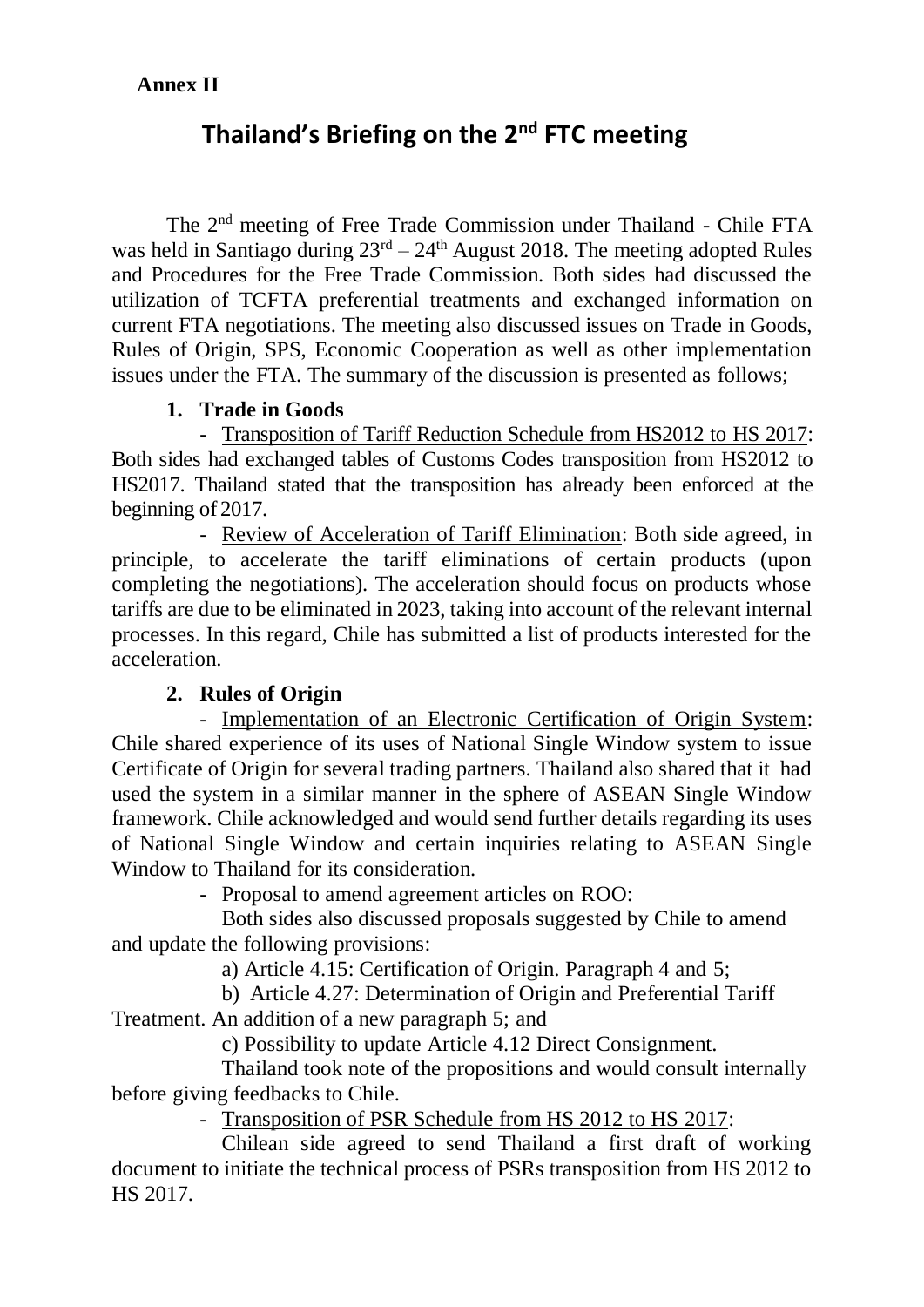### **3. Legal Issues: Code of Conduct for the Dispute Settlement Proceedings**

Chile proposed the Code of Conduct for the Dispute Settlement Proceedings pursuant Article 14.7.5(d) (Composition of Arbitral Panels). Thailand expressed that in principle it has no objection to the draft Code of Conduct and the general principles contained therein, but Thailand has to undergo internal procedures in order to adopt the instrument. Regarding this matter, Thailand proposed to incorporate the Code of Conduct as an annex to the CTFTA. Both side would initiate the discussion on the process of notes to be exchanged once their relevant internal procedures were completed.

### **4. Discussion on Economic Cooperation:**

- Environment: Chile expressed its interest to cooperate with Thailand and would like to share its experience in certain fields, such as, Waste Management, the Ban from using plastic bags at retail businesses and Climate Change. Contact point had been exchanged for further discussion and Thailand would provide comments regarding the areas of interest offered by Chile.

- E-commerce Cooperation and Trade and Investment Cooperation: Thailand had proposed these proposals during the 1<sup>st</sup> FTC meeting in Bangkok in 2017. Chile had expressed its interests on both projects. However, Chile was still developing its national e-market platform and it would be launched in 2019.

- Government Procurement: Chile and Thailand agreed to exchange information regarding regulations and best practices on this issue.

### **5. Other Matters:**

- Investment: Both side agreed to exchange views regarding the possibility for a future bilateral negotiation on investment and would use the opportunity to explore elements of investment chapter under CPTPP and share negotiation experience on this matter.

- GI registration of "Pisco Chile" in Thailand: Thailand updated the status of "PISCO CHILE" registration case in Thailand which was appealed by Peru and under consideration of The Central Intellectual Property and International Trade Court**.** In this connection, Chile enquired the status of the appeal and hoped that the "PISCO CHILE" GI would be recognised in pursuant to TCFTA and relevant regulations. Thai side assured Chile that the registration of "PISCO CHILE" was in accordance with relevant laws and regulations as well as commitments under TCFTA and TRIPs agreement. Regarding the appeal case, Thailand would provide Chile with more information once there is an update on the matter.

----------------------------------------------------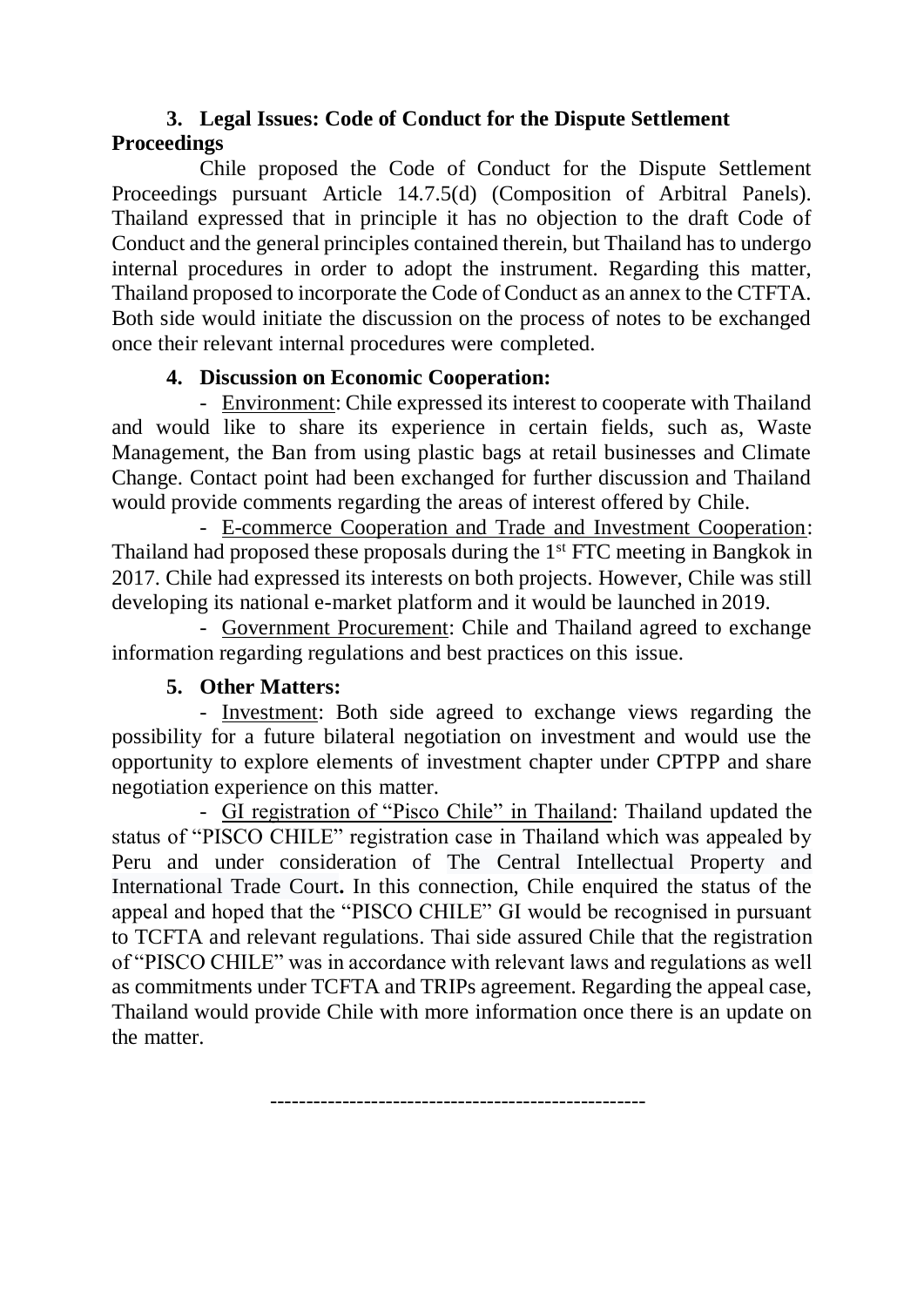

#### **Summary of Discussion**

#### **The Third Meeting of the Committee on Sanitary and Phytosanitary Measures**

#### **Thailand – Chile Free Trade Agreement**

#### **Wednesday 19thune 2019**

#### **Bangkok, Thailand**

#### **INTRODUCTION**

1. The Third Meeting of the Committee on Sanitary and Phytosanitary Measures under the Free Trade Commission (FTC) of the Thailand- Chile Free Trade Agreement, was held on 19th June 2019 in Bangkok, Thailand. The Meeting was co-chaired by:

- (a) Mr.Prakarn Virakul, Advisor to the National Bureau of Agricultural Commodity and Food Standards, Ministry of Agriculture and Cooperatives
- (b) Mr.Gaston Fernandez, Head of Regulatory Department representing Bilateral Economic Affairs Direction, DIRECON, Ministry of Foreign Affairs

The list of delegates appeared in **ANNEX 1**.

#### **AGENDA ITEM 1: WELCOME**

2. Mr.Prakarn Virakul welcomed the Chilean delegation and both sides introduced themselves.

#### **AGENDA ITEM 2: ADOPTION OF AGENDA**

3. The Meeting considered and adopted the agenda as appeared in **ANNEX 2**.

#### **AGENDA ITEM 3: MARKET ACCESS FOLLOW-UP FROM 2nd FTC**

#### **3.1 Thailand's Interests**

#### **3.1.1 Progress of the Pest Risk Analysis for Mangosteen and Longan**

The Thai side followed up on the progress of pest risk analysis (PRA) for Thai longan and mangosteen which mentioned in the 2<sup>nd</sup> SPS Committee Meeting that it would be possible to provide the list of pests for both commodities by the end of December 2018. The Thai side also asked for clarification of PRA procedure. The Chilean side informed that the PRA for both commodities has been finalized and committed to provide the current status of PRA for longan and mangosteen to the Thai side within 2-3 weeks.

#### **3.1.2 Poultry and Poultry Products**

The Thai side informed that the Department of Livestock Development (DLD) is currently filling out the questionnaire and would be able to send it for consideration of the Chilean side within 2019. The Thai side also sought for clarification on the import procedure and timeline of market access for poultry and poultry products. The Chilean side committed to contact the responsible agency and would provide the information on market access procedure to the Thai side.

#### **3.1.3 Possible Market Access for Plants for Planting**

The Thai side withdrew rice and orchids from the list of new market access since both commodities have been traded between Thailand and Chile. However, the Thai side requested to remain the possible market access consideration for export various plants for planting to Chile and would submit the formal request to SAG later on.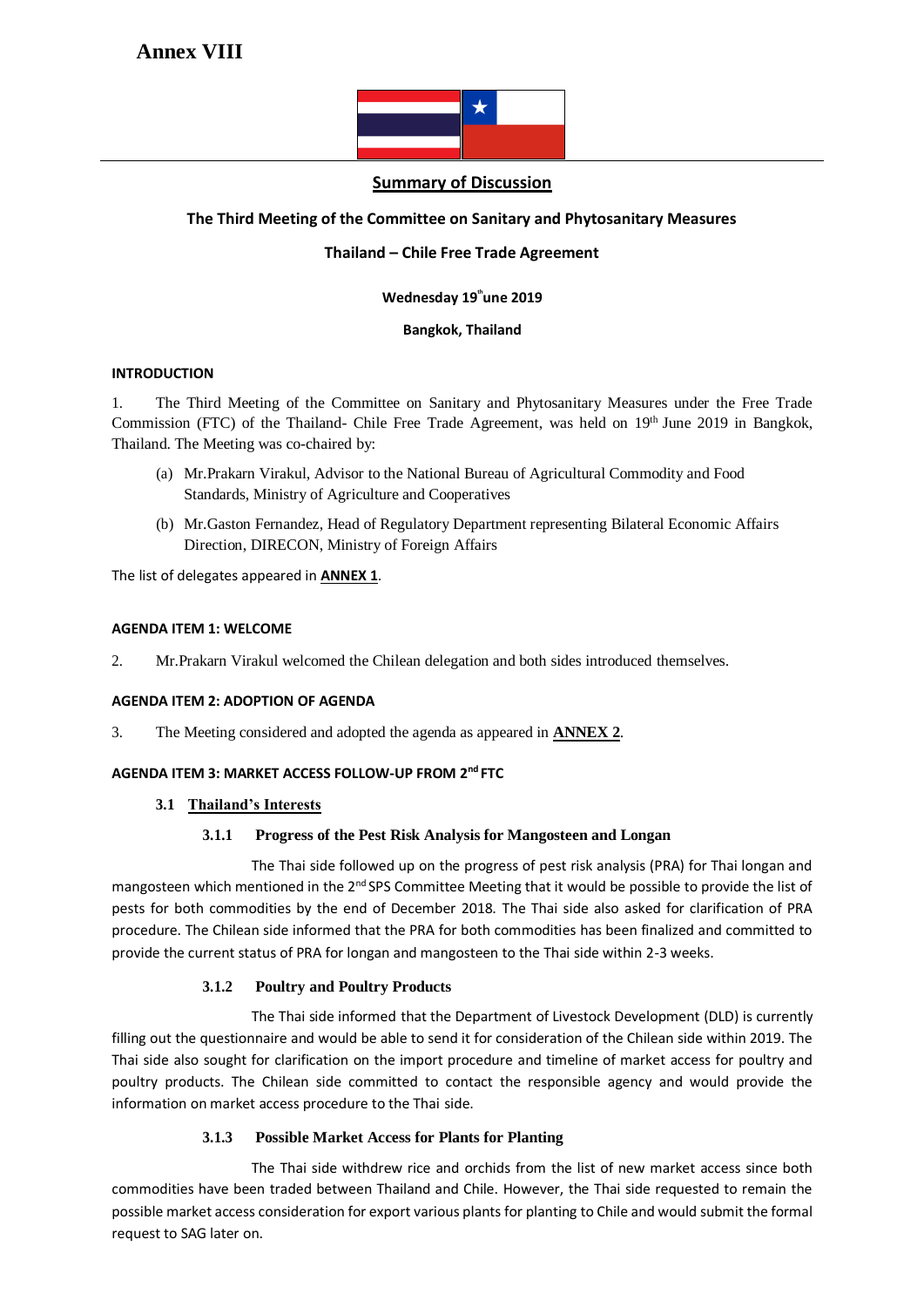#### **3.2 Chile's Interests**

#### **3.2.1 Progress of the PRA for Pear**

The Chilean side followed up on the progress of PRA for Pear (*Pyrus communis*). The Thai side informed that the Department of Agriculture is conducting the PRA for pear. After finished the process of pest categorization, the Thai side would send the list of quarantine pest(s) to Chilean side for consideration. The Chilean side expressed its concern regarding the timeframe of the process and asked Thailand to provide an estimated date for its finalization. Thai side explained the reason why it is not possible to provide the estimated timeframe. Both sides cannot be mutually agreed on this matter.

#### **3.2.2 Progress of the PRA for Eggplant, Tomato and Capsicum (Chili) Seeds**

The Chilean side requested an update on the PRA for eggplant, tomato and capsicum (chili) seeds. The Thai side informed that the Department of Agriculture is working on the draft import condition of these commodities for any countries. After finalization, they would notify WTO within 2019. However, the Thai side informed that these commodities are currently allowed to be imported from Chile under the exemption of transitory provision.

#### **3.2.3 Corn Seed for Research Purposes**

The Chilean side requested the Thai side to revise the import condition for corn seeds for research purposes. The Thai side clarified that the phytosanitary requirement would be determined and considered on the case by case basis when the importer applied for Permit of Import of Chilean corn seeds for research purposes. Since 2015, the Department of Agriculture has not received any request for importation of corn seeds for research purposes. The Chilean side asked for a copy of the regulation regarding the criteria, procedure, and condition for the importation of corn seeds for research purposes. The Thai side provided a copy ofsuch legislation to the Chilean side in the meeting (**ANNEX 3**).

#### **3.2.4 Pork Meat**

The Chilean side requested an update for market access consideration/progress on this issue. The Thai side informed that beta-agonist, including ractopamine is prohibited in swine raising according to Thai law. However, the Department of Livestock Development would send the formal reply on the current status or situation of pork to Chilean side after the next IRA (Import Risk Analysis) Committee meeting. Moreover, both sides exchanged information on the situation of African Swine Fever and control measures to prevent the introduction of African Swine Fever.

#### **3.2.5 Salted Hides**

The Chilean side inquired for the current progress for importation of salted hides to Thailand. The Thai side informed that the Department of Livestock Development already finished revising the import requirement for salted hides. The Chilean side informed that the Chilean Embassy submitted the note V008/19 dated June 13th, 2019 with proposed zoosanitary certificate for export and also submitted the printed copy to the Thai side at the meeting. The Department of Livestock Development also submitted the import requirement for salted hides to the Chilean side at the meeting (**ANNEX 4**).

#### **3.2.6 Bovine and Ovine Meat and Their Products**

The Chilean side already received the questionnaire for bovine meat and products, and they would submit the response on the questionnaire for the Thai side's consideration. Regarding the questionnaire for ovine meat and products, the Department of Livestock Development would send the questionnaire to the Chilean side after finished revising, which planned to finish by the end of 2019, in accordance with the new Animal Epidemic Act (B.E. 2558).